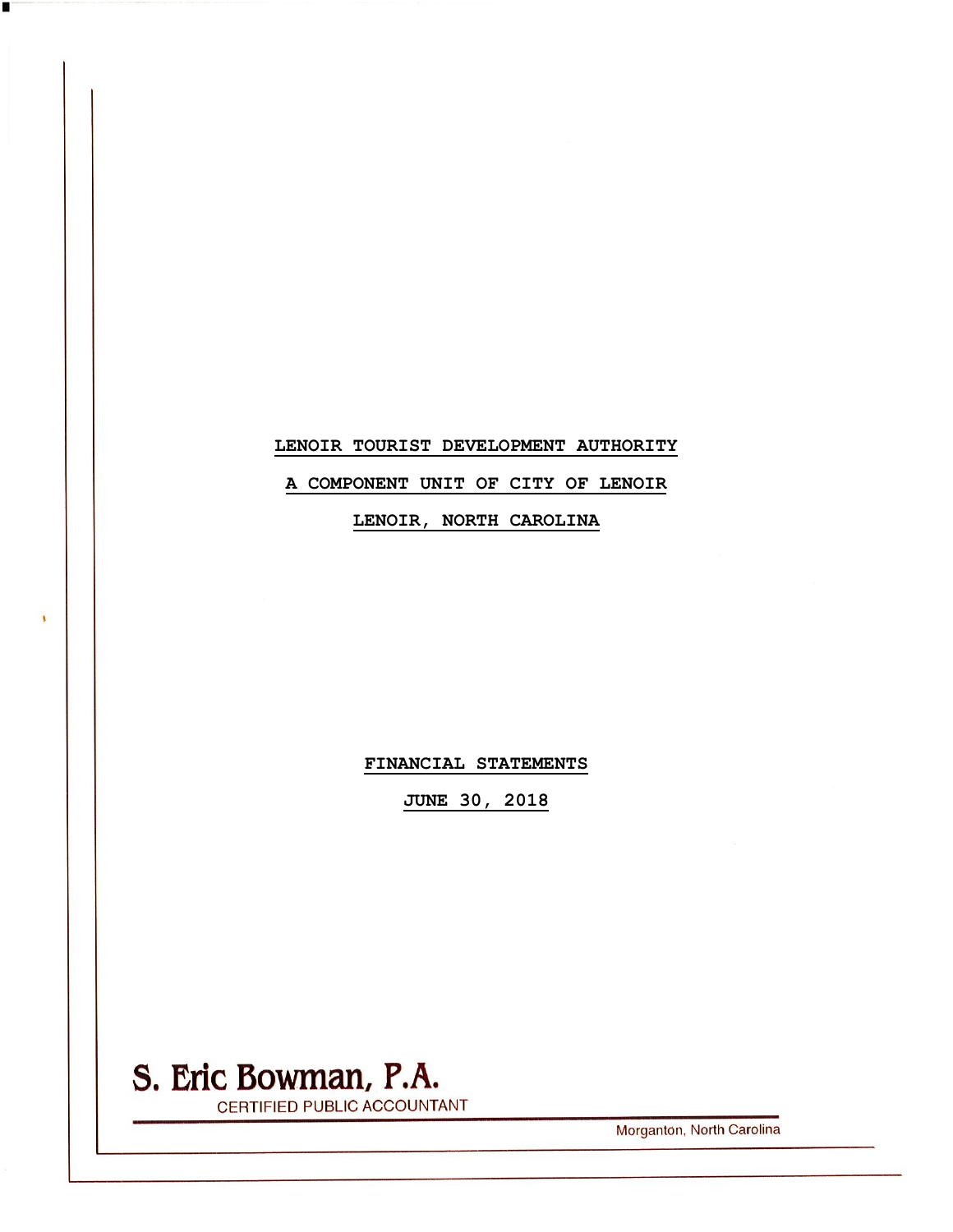# LENOIR TOURIST DEVELOPMENT AUTHORITY

# TABLE OF CONTENTS

# JUNE 30, 2018

|              |                                                                                                                       | Page      |
|--------------|-----------------------------------------------------------------------------------------------------------------------|-----------|
|              | Independent Auditor's Report                                                                                          | $1 - 2$   |
|              | Management's Discussion and Analysis                                                                                  | $3 - 7$   |
| Exhibit      | Basic Financial Statements                                                                                            |           |
| $\mathbf{1}$ | Statement of Net position                                                                                             | 8         |
| 2            | Statement of Activities                                                                                               | 9         |
| 3            | Balance Sheet - Governmental Fund                                                                                     | 10        |
| 4            | Statement of Revenues, Expenditures<br>and Changes in Fund Balance -<br>Governmental Fund                             | 11        |
| 5            | Statement of Revenues, Expenditures,<br>and Changes in Fund Balance -<br>Annual Budget and Actual - General<br>Fund   | 12        |
| 6            | Notes to the Financial Statements                                                                                     | $13 - 18$ |
| 7            | Individual Fund Statements and<br>Schedules:<br>Statement of Revenues, Expenditures,<br>and Changes in Fund Balance - |           |
|              | Budget and Actual - General Fund                                                                                      | 19        |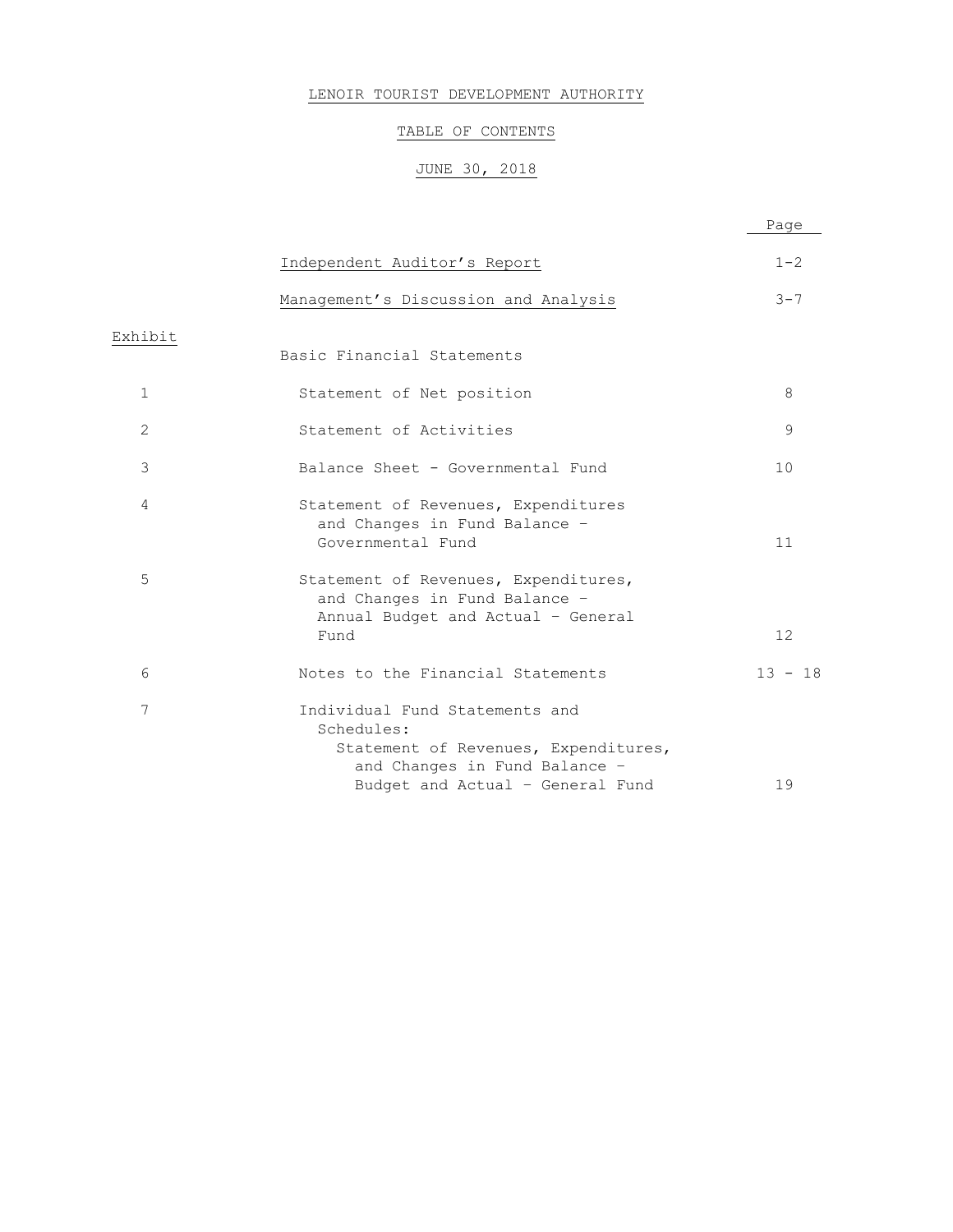# **S. Eric Bowman, P.A.**

CERTIFIED PUBLIC ACCOUNTANT

403 South Green Street P.O. Box 1476 Morganton, NC 28680 Telephone (828) 438-1065 Fax (828) 438-9117

# INDEPENDENT AUDITOR'S REPORT

Board of Directors Lenoir Tourist Development Authority Lenoir, North Carolina

# **Report on the Financial Statements**

We have audited the accompanying financial statements of the governmental activities and major fund of Lenoir Tourist Development Authority, a component unit of City of Lenoir, as of and for the year ended June 30, 2018, and the related notes to the financial statements, which collectively comprise the basic financial statements as listed in the table of contents.

## *Management's Responsibility for the Financial Statements*

Management is responsible for the preparation and fair presentation of these financial statements in accordance with accounting principles generally accepted in the United States of America; this includes the design, implementation, and maintenance of internal control relevant to the preparation and fair presentation of financial statements that are free from material misstatement, whether due to fraud or error.

# *Auditor's Responsibility*

Our responsibility is to express opinions on these financial statements based on our audit. We conducted our audit in accordance with auditing standards generally accepted in the United States of America. Those standards require that we plan and perform the audit to obtain reasonable assurance about whether the financial statements are free of material misstatement.

An audit involves performing procedures to obtain audit evidence about the amounts and disclosures in the financial statements. The procedures selected depend on the auditor's judgment, including the assessment of the risks of material misstatement of the financial statements, whether due to fraud or error. In making those risk assessments, the auditor considers internal control relevant to the entity's preparation and fair presentation of the financial statements in order to design audit procedures that are appropriate in the circumstances, but not for the purpose of expressing an opinion on the effectiveness of the entity's internal control. Accordingly, we express no such opinion. An audit also includes evaluating the appropriateness of accounting policies used and the reasonableness of significant accounting estimates made by management, as well as evaluating the overall presentation of the financial statements.

We believe that the audit evidence we have obtained is sufficient and appropriate to provide a basis for our audit opinions.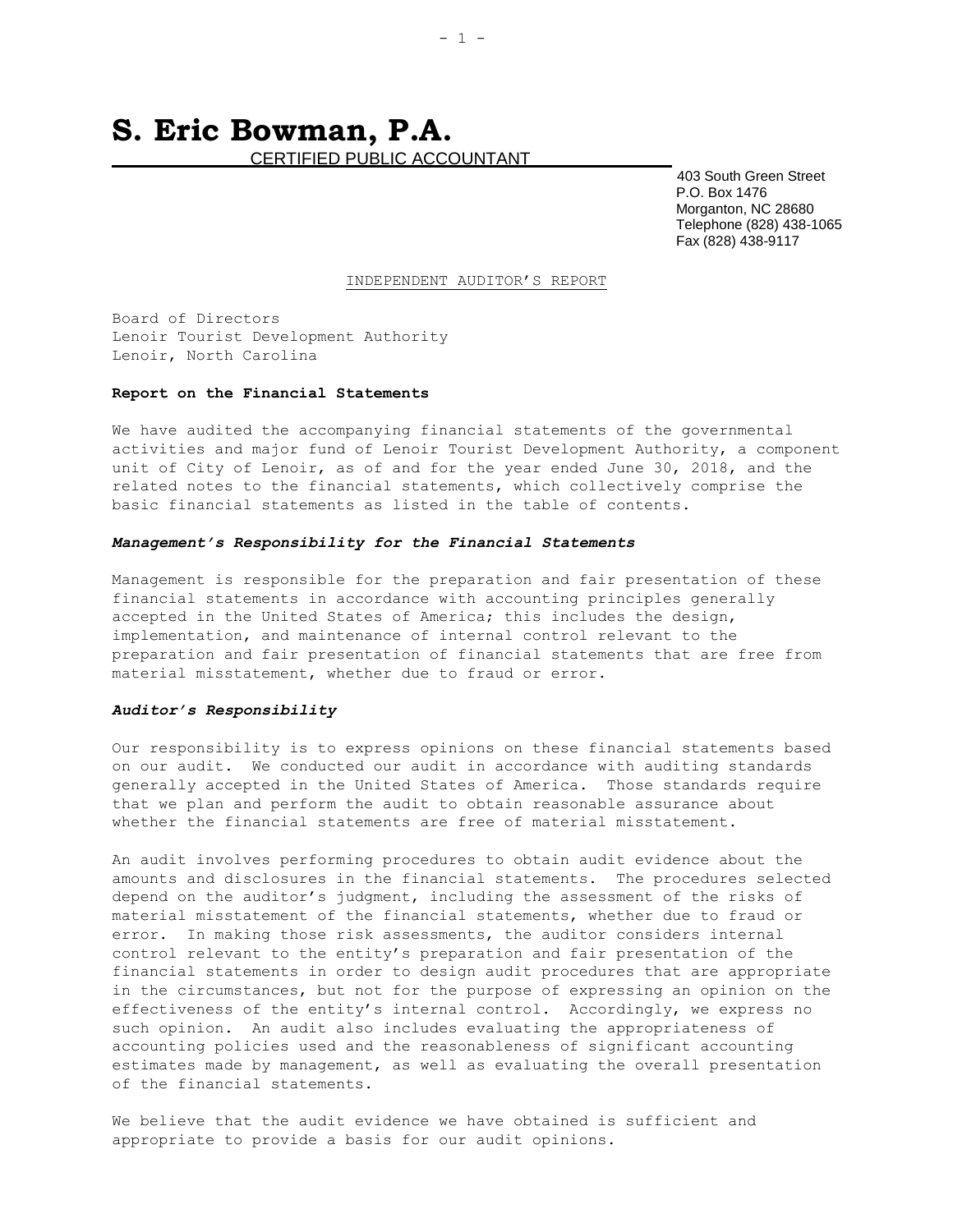# *Opinions*

In our opinion, the financial statements referred to above present fairly, in all material respects, the respective financial position of the governmental activities and major fund of Lenoir Tourist Development Authority as of June 30, 2018 and the respective budgetary comparison for the General Fund, for the year then ended in accordance with accounting principles generally accepted in the United States of America.

# *Other Matters*

# *Required Supplementary Information*

Accounting principles generally accepted in the United States of America require that Management's Discussion and Analysis on pages 3 through 7, be presented to supplement the basic financial statements. Such information although not a part of the basic financial statements is required by the Governmental Accounting Standards Board who considers it to be an essential part of financial reporting for placing the basic financial statements in an appropriate operational, economic, or historical context. We have applied certain limited procedures to the required supplementary information in accordance with auditing standards generally accepted in the United States of America, which consisted of inquiries of management about the methods of preparing the information and comparing the information for consistency with management's responses to our inquiries, the basic financial statements, and other knowledge we obtained during our audit of the basic financial statements. We do not express an opinion or provide any assurance on the information because the limited procedures do not provide us with sufficient evidence to express an opinion or provide any assurance.

# *Supplementary and Other Information*

Our audit was conducted for the purpose of forming an opinion on the financial statements that collectively comprise the Lenoir Tourist Development Authority's basic financial statements. The individual fund financial statement is presented for purposes of additional analysis and is not a required part of the basic financial statements.

The individual fund financial statement is the responsibility of management and was derived from and related directly to the underlying accounting and other records used to prepare the basic financial statements. Such information has been subjected to the auditing procedures applied in the audit of the basic financial statements and certain additional procedures, including comparing and reconciling such information directly to the underlying accounting and other records used to prepare the basic financial statements or to the basic financial statements themselves, and other additional procedures in accordance with auditing standards generally accepted in the United States of America. In our opinion, based on our audit and the procedures performed as described above, the individual fund financial statement is fairly stated in all material respects, in relation to the basic financial statements as a whole.

S. Em Bowm

 S. Eric Bowman, P.A. Certified Public Accountant

August 15, 2018 Morganton, NC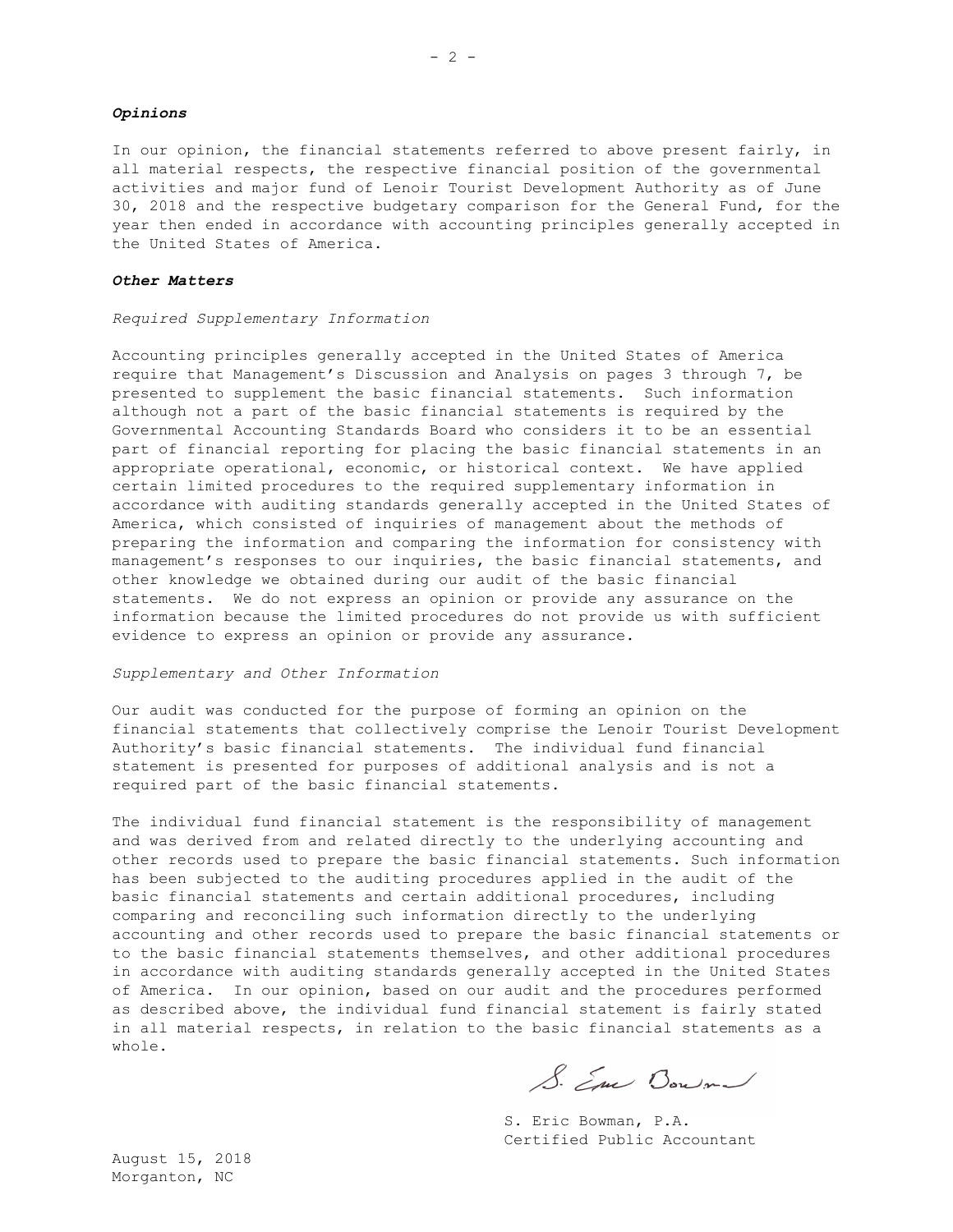# LENOIR TOURIST DEVELOPMENT AUTHORITY A COMPONENT UNIT OF CITY OF LENOIR MANAGEMENT'S DISCUSSION AND ANALYSIS

 $- 3 -$ 

As management of the Lenoir Tourist Development Authority, we offer readers of the Lenoir Tourist Development Authority's financial statements this narrative overview and analysis of the financial activities of the Lenoir Tourist Development Authority for the fiscal year ended June 30, 2018.

### **OVERVIEW OF THE FINANCIAL STATEMENTS**

This annual report consists of two parts - *management's discussion and analysis* (this section) and *the basic financial statements.* The basic financial statements include two kinds of statements that present different views of the Authority:

- The first two statements are *government-wide financial statements* that provide both *long-term* and *short-term* information about the Authority's *overall* financial status
- The remaining statements are *fund financial statements* that focus on *individual parts* of the government, reporting the Authority's operations in *more detail* than the government-wide statements.
- The *governmental funds* statements tell how *general government*  services were financed in the *short term* as well as what remains for future spending.

The financial statements also include *notes* that explain some of the information in the financial statements and provide more detailed data. The statements are followed by a section of *supplementary information* that further explains and supports the information in the financial statements.

Figure A-1 summarizes the major features of the Authority's financial statements, including the portion of the government they cover and the types of information they contain. The remainder of this overview section of management's discussion and analysis explains the structure and contents of each of the statements.

# FIGURE A-1 MAJOR FEATURES OF LENOIR TOURIST DEVELOPMENT AUTHORITY GOVERNMENT-WIDE AND FUND FINANCIAL STATEMENTS

|       | Government-Wide<br>Fund Statements |                                    |
|-------|------------------------------------|------------------------------------|
|       | Statements                         | Governmental Funds                 |
| Scope | Entire government                  | The activities of the<br>Authority |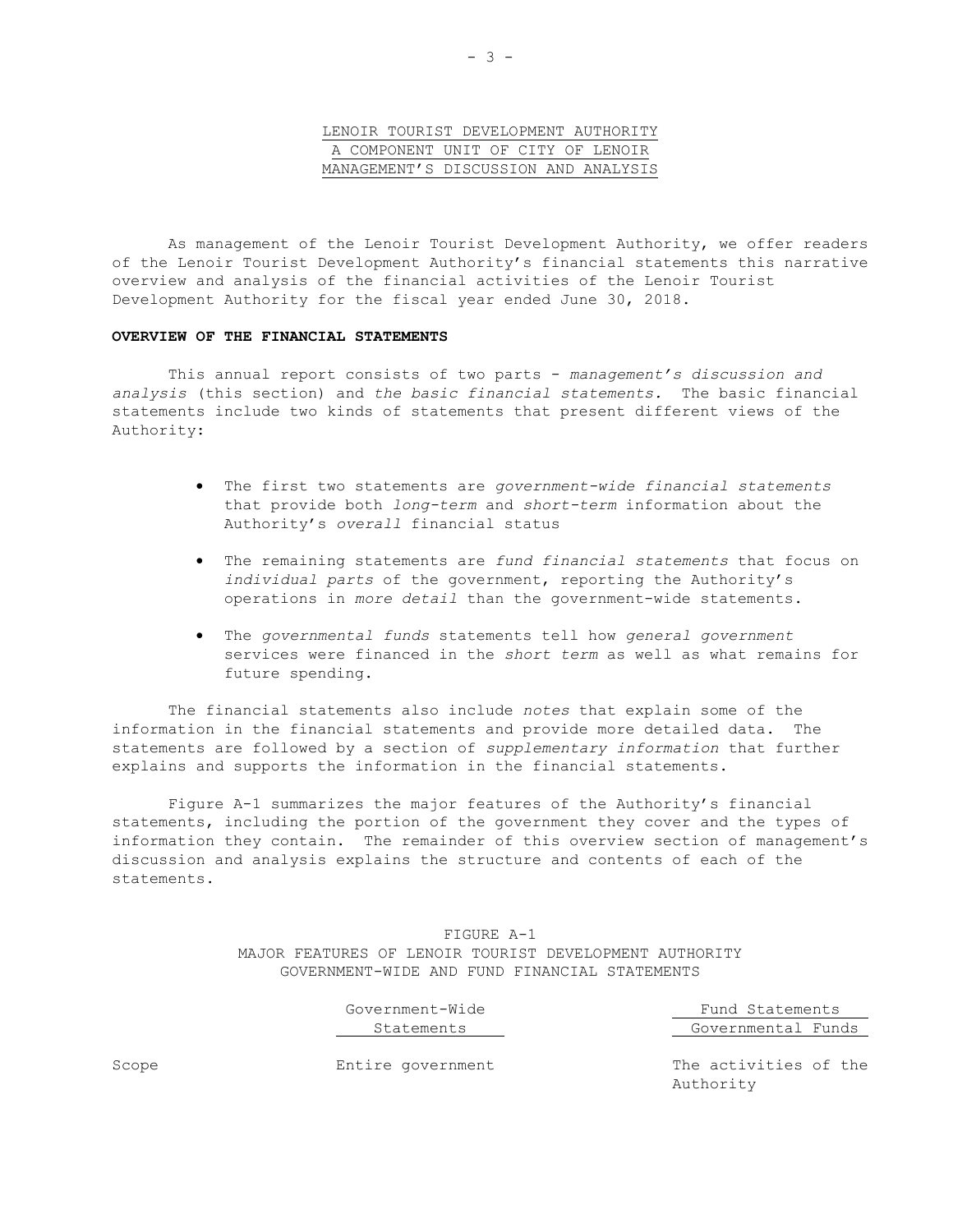|                                               |  | FIGURE A-1 |  |                                                        |
|-----------------------------------------------|--|------------|--|--------------------------------------------------------|
|                                               |  |            |  | MAJOR FEATURES OF LENOIR TOURIST DEVELOPMENT AUTHORITY |
| GOVERNMENT-WIDE AND FUND FINANCIAL STATEMENTS |  |            |  |                                                        |

|                                              | Government-Wide                                                                             | Fund Statements                                                                                                                                                                                              |
|----------------------------------------------|---------------------------------------------------------------------------------------------|--------------------------------------------------------------------------------------------------------------------------------------------------------------------------------------------------------------|
|                                              | Statements                                                                                  | Governmental Funds                                                                                                                                                                                           |
| Required financial<br>statements             | • Statement of Net position<br>· Statement of activities                                    | • Balance Sheet<br>· Statement of revenues,<br>expenditures, and<br>changes in fund<br>balances                                                                                                              |
| Accounting basis<br>and measurement<br>focus | Accrual accounting and<br>economic resources focus                                          | Modified accrual<br>accounting and current<br>financial resources focus                                                                                                                                      |
| Type of asset/<br>liability<br>information   | All assets and liabilities,<br>both financial and capital,<br>and short-term and long-term  | Only assets expected to be<br>used up and liabilities<br>that come due during the<br>year or soon thereafter; no<br>capital assets included                                                                  |
| Type of inflow/<br>outflow information       | All revenues and expenses<br>during year, regardless of<br>when cash is received or<br>paid | Revenues for which cash is<br>received during or soon<br>after the end of the year;<br>expenditures when goods or<br>services have been received<br>and payment is due during<br>the year or soon thereafter |

### **Government-Wide Statements**

The government-wide statements report information about the Authority as a whole using accounting methods similar to those used by private-sector companies. The statement of net position includes *all* of the government's assets and liabilities. All of the current year's revenues and expenses are accounted for in the statement of activities regardless of when cash is received or paid.

The two government-wide statements report the Authority's n*et position* and how they have changed. Net position - the difference between the Authority's assets and liabilities - is one way to measure the Authority's financial health, or *position*.

> Over time, increase or decrease in the Authority's net position are an indicator of whether its financial health is improving or deteriorating, respectively.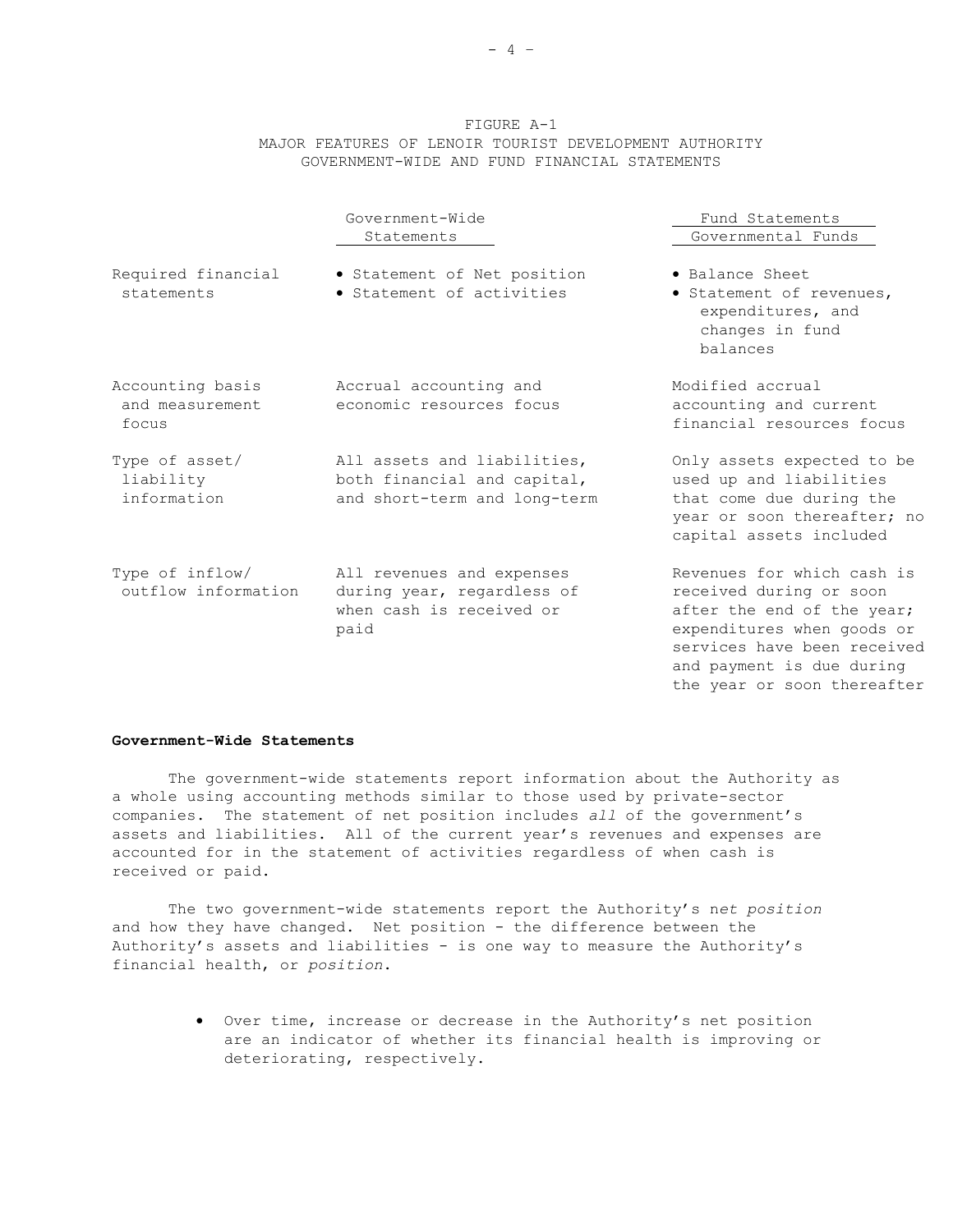The government-wide financial statements of the Authority is as follows:

 *Governmental activities* - The Authority maintains only one fund, the General Fund, and all activity is reflected in that fund.

# **Fund Financial Statements**

The Authority has one fund:

 *Governmental funds* - All of the Authority's activities are included in governmental funds, which focus on (1) how *cash and other financial assets* that can readily be converted to cash flow in and out and (2) the balances left at year-end that are available for spending. Consequently, the governmental funds statements provide a detailed *short-term* view that helps you determine whether there are more or fewer financial resources that can be spent in the near future to finance the Authority's programs. Because this information does not encompass the additional long-term focus of the government-wide statements, we provide additional information at the bottom of the governmental funds statement, or on the subsequent page, that explains the relationship (or differences) between them.

# **Financial Analysis of the Authority**

Net position may serve over time as a useful indicator of a government's financial position. In the case of Lenoir Tourist Development Authority, assets exceeded liabilities by \$148 722 at the close of the most recent fiscal year.

Lenoir Tourist Development Authority's Net Position

|                          | Governmental<br>Activities |               |  |  |  |
|--------------------------|----------------------------|---------------|--|--|--|
|                          | 2018                       | 2017          |  |  |  |
| Current and Other Assets | 148 722                    | \$<br>110 302 |  |  |  |
| Liabilities:             |                            |               |  |  |  |
| Accounts Payable         |                            | 71            |  |  |  |
| Net position:            |                            |               |  |  |  |
| Restricted               | 9 481                      | 7 1 7 4       |  |  |  |
| Unrestricted             | 139 241                    | 103 057       |  |  |  |
| Total Net position       | 148 722                    | \$<br>110 231 |  |  |  |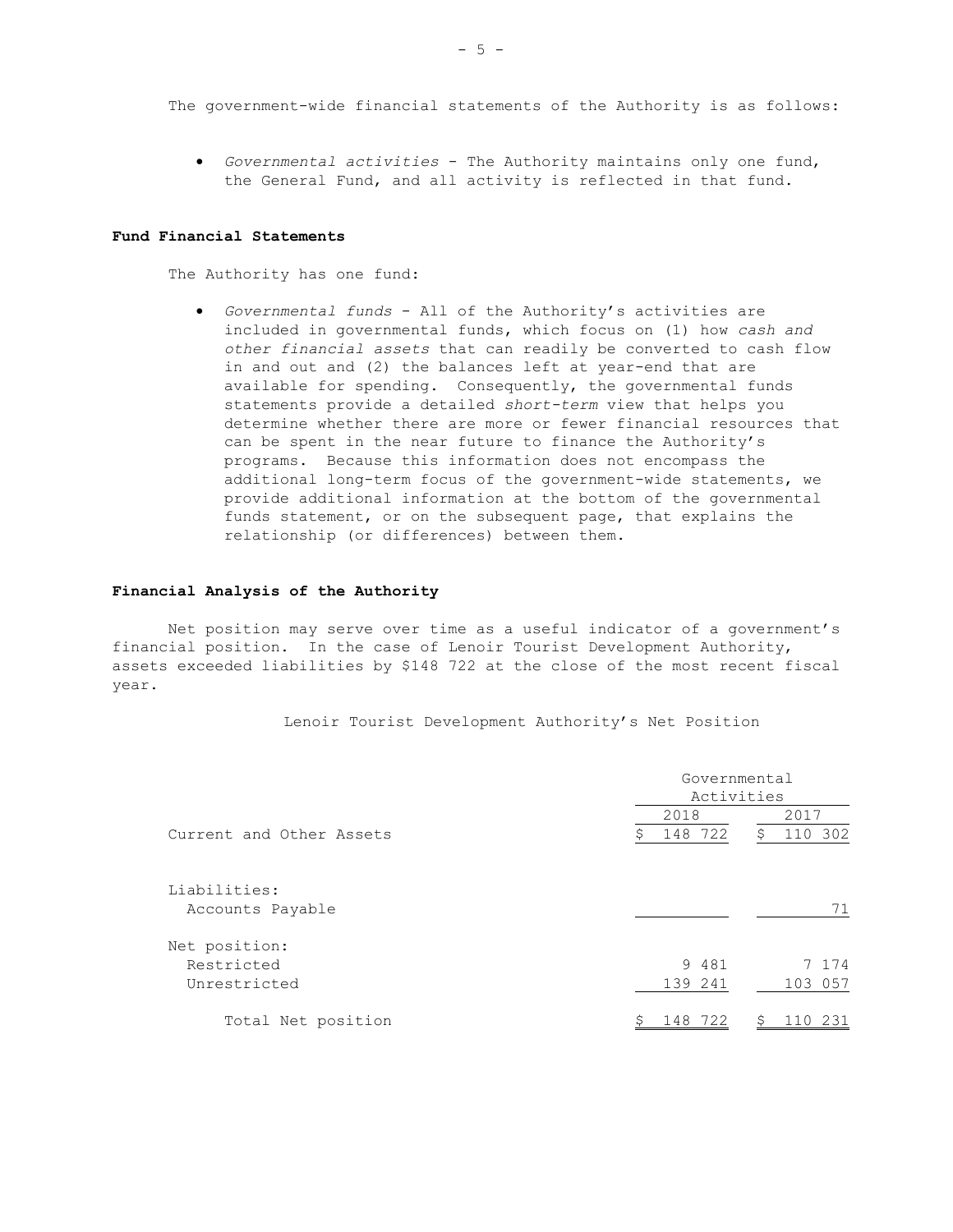Changes in net position - Governmental activities increased the Lenoir Tourist Development Authority's net position by \$38 491. Key elements of this increase are as follows: Decrease in expenditures and increase in revenue.

Lenoir Tourist Development Authority's Changes in Net Position

|                                     | Governmental<br>Activities |         |  |  |
|-------------------------------------|----------------------------|---------|--|--|
|                                     | 2017<br>2018               |         |  |  |
| Revenues:                           |                            |         |  |  |
| General Revenues:                   |                            |         |  |  |
| Occupancy Tax                       | \$<br>\$<br>91 890         | 80 638  |  |  |
| Investment Earnings                 | 1 081                      | 250     |  |  |
| Total Revenues                      | 92 971                     | 80 888  |  |  |
| Expenses:                           |                            |         |  |  |
| Economic and Physical Development   | 54 480                     | 74 708  |  |  |
| Increase (Decrease) in Net position | 38 491                     | 6 180   |  |  |
| Net position - Beginning            | 110 231                    | 104 051 |  |  |
| Net position - Ending               | 148 722<br>\$<br>Ş.        | 110 231 |  |  |

# **Financial Analysis of the Government's Funds**

As noted earlier, the Lenoir Tourist Development Authority uses fund accounting to ensure and demonstrate compliance with finance-related legal requirements.

*Governmental funds*. The focus of the Lenoir Tourist Development Authority's *governmental funds* is to provide information on near-term inflows, outflows, and balances of useable resources. Such information is useful in assessing the Lenoir Tourist Development Authority's financing requirements. In particular, available fund balance may serve as a useful measure of a government's net resources available for spending at the end of the fiscal year.

The general fund is the only operating fund of the Lenoir Tourist Development Authority. At the end of the current fiscal year, available fund balance of the general fund was \$139 241 and total fund balance was \$148 722. Available fund balance represents 256 percent of total general fund expenditures, while total fund balance represents 273 percent of that same amount.

The fund balance of the Lenoir Tourist Development Authority's general fund increased by \$38 491 during the current fiscal year, primarily due to decrease in contract services expenditures and increase in occupancy tax revenue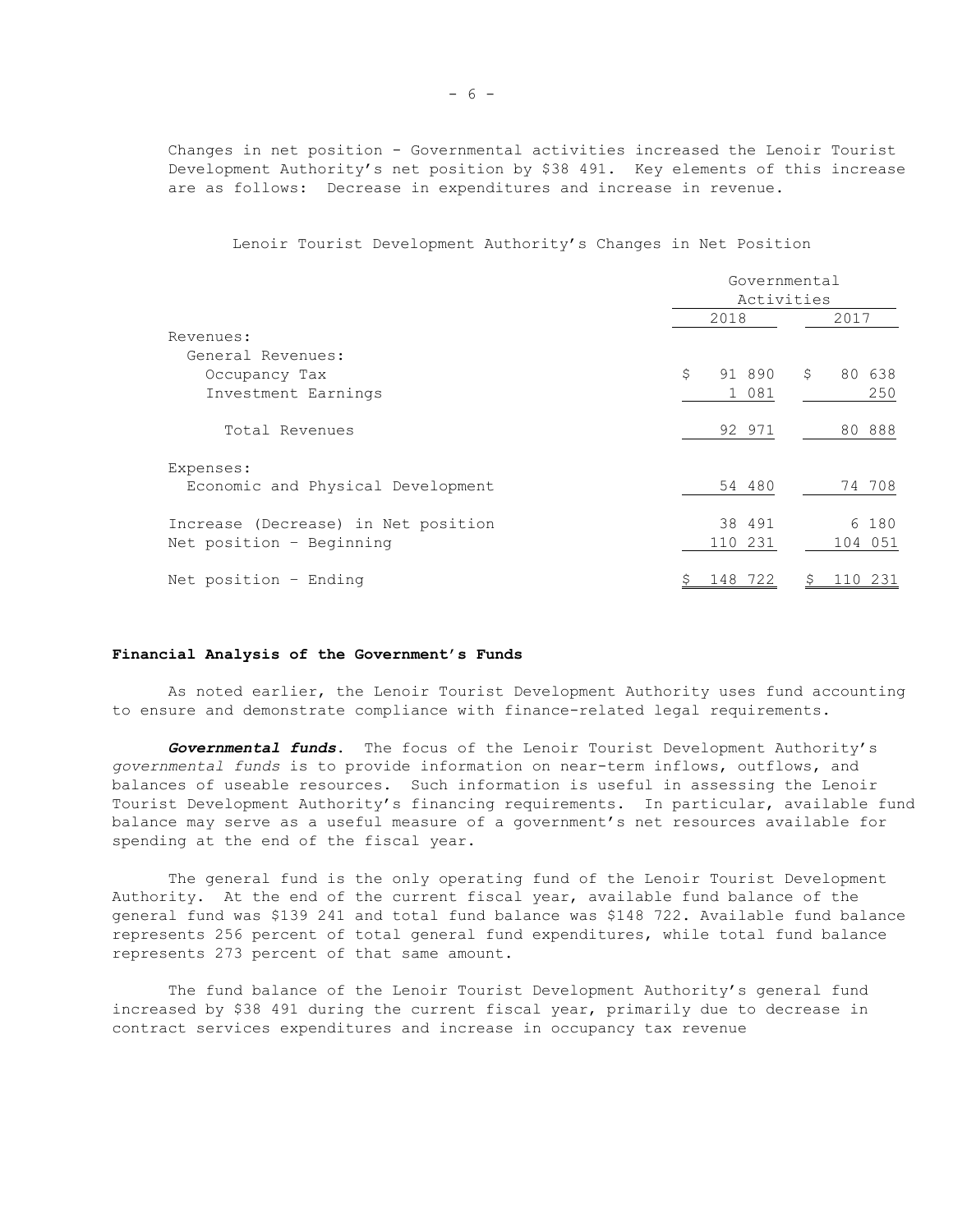### **General Fund Budgetary Highlights**

The budget was not amended during the year. Actual expenditures were \$5 520 less than budgeted amounts.

# **Economic Factors and Next Year's Budgets and Rates**

The Authority's appointed officials considered many factors when setting the fiscal year 2018-2019 budget. The Tourist Development Authority will be increasing their expenditures in the coming fiscal year by approximately 8% particularly in the area of special events. It is anticipated that no fund balance will be used to balance the budget.

### **CONTACTING THE AUTHORITY'S FINANCIAL MANAGEMENT**

This financial report is designed to provide our citizens, customers, and creditors with a general overview of the Authority's finances and to show the Authority's accountability for the money it receives. If you have questions about this report or need financial information, contact the Authority Finance Officer at P.O. Box 958, Lenoir, North Carolina 28645.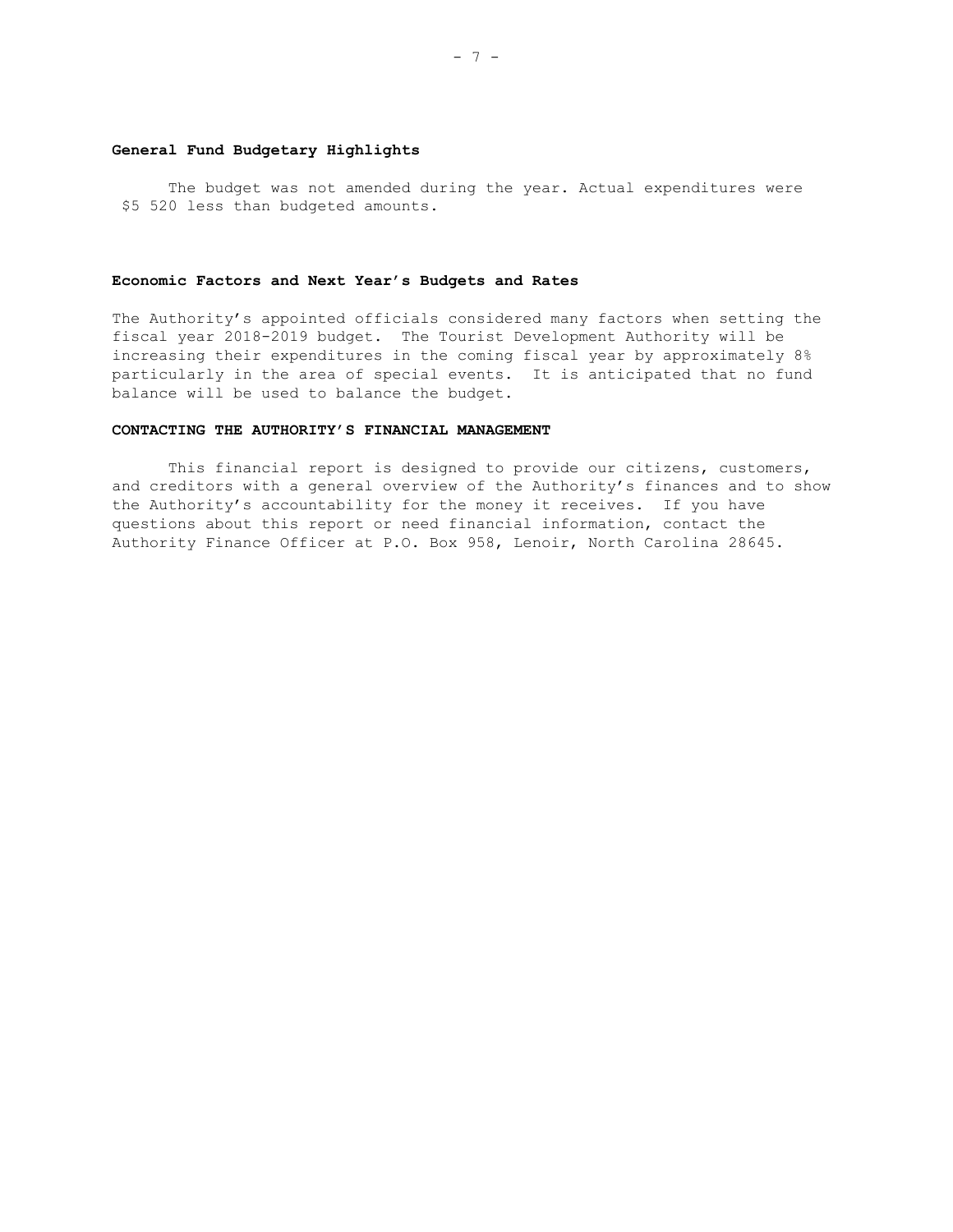# LENOIR TOURIST DEVELOPMENT AUTHORITY A COMPONENT UNIT OF CITY OF LENOIR STATEMENT OF NET POSITION JUNE 30, 2018

|                                                                               | Governmental<br>Activities |
|-------------------------------------------------------------------------------|----------------------------|
| Assets<br>Cash and Cash Equivalents<br>Accounts Receivable                    | \$<br>139 241<br>9 481     |
| Total Assets                                                                  | 148 722                    |
| Net Position<br>Restricted for Stabilization by State Statute<br>Unrestricted | 9 481<br>139 241           |
| Total Net Position                                                            | 148 722                    |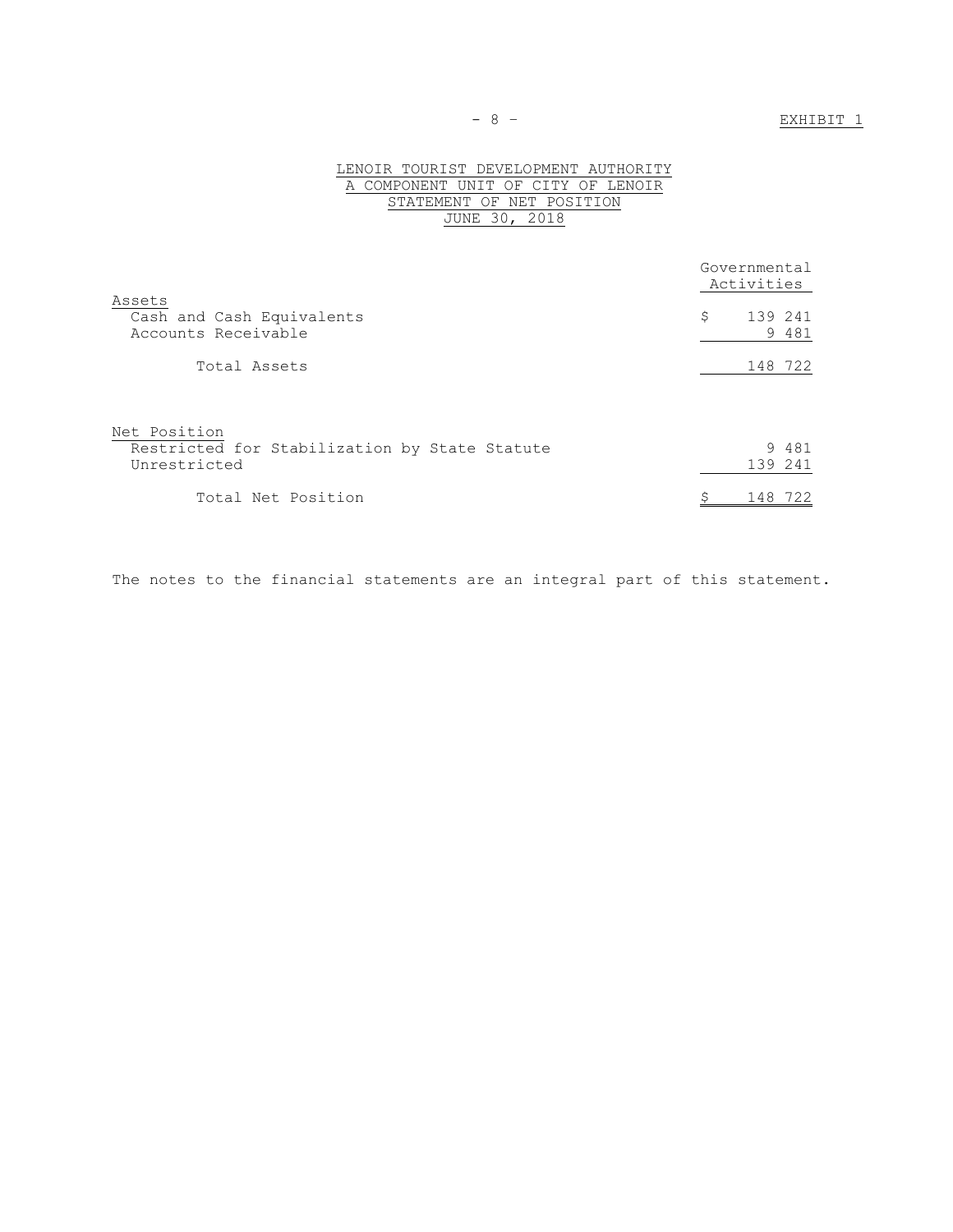# LENOIR TOURIST DEVELOPMENT AUTHORITY A COMPONENT UNIT OF CITY OF LENOIR STATEMENT OF ACTIVITIES FOR THE YEAR ENDED JUNE 30, 2018 Program Revenues Charges Net (Expenses) Revenues and Expenses for Services Changes in Net Position Functions/Programs Governmental Activities: Economic and Physical  $\frac{1}{5}$  54 480  $\frac{5}{1}$   $\frac{5}{1}$   $\frac{5}{1}$   $\frac{1}{2}$   $\frac{1}{2}$   $\frac{5}{1}$   $\frac{5}{1}$   $\frac{480}{1}$  General Revenues: Taxes: Occupancy Tax 91 890 Investment Earnings 1 081 Change in Net position and the Change in Net position - Beginning 110 231 Net position – Beginning  $\frac{110\ 231}{5\ 148\ 722}$

Net position - Ending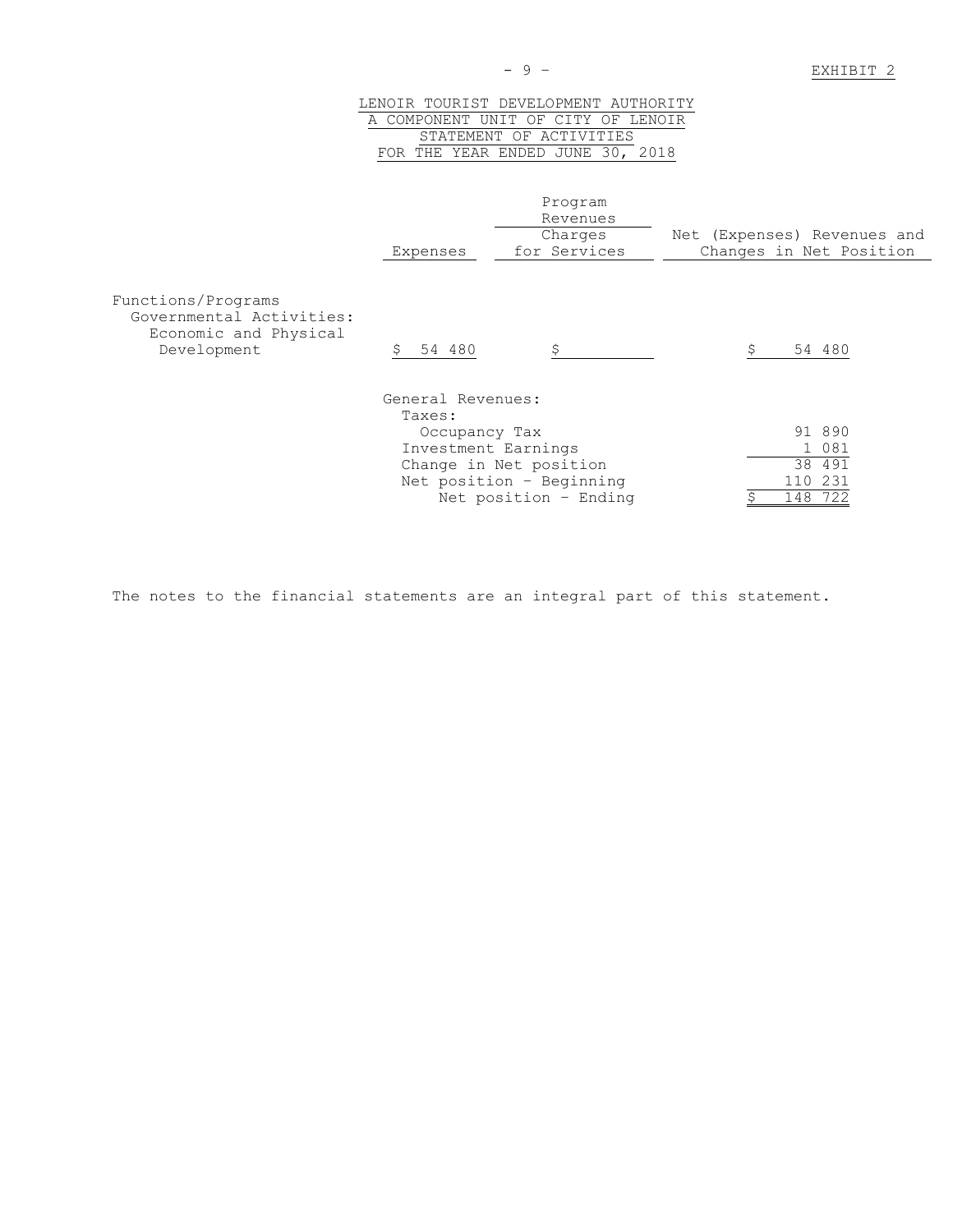# - 10 – EXHIBIT 3

# LENOIR TOURIST DEVELOPMENT AUTHORITY A COMPONENT UNIT OF CITY OF LENOIR BALANCE SHEET GOVERNMENTAL FUND JUNE 30, 2018

|                                                                    | General<br>Fund        |
|--------------------------------------------------------------------|------------------------|
| Assets<br>Cash and Cash Equivalents<br>Accounts Receivable         | \$<br>139 241<br>9 481 |
| Total Assets                                                       | 148 722                |
| Liabilities and Fund Balance                                       |                        |
| Fund Balance:<br>Restricted For:<br>Stabilization by State Statute | 9 481                  |
| Unassigned                                                         | 139 241                |
| Total Fund Balance                                                 | 148 722                |

 There are no differences in the amounts reported for governmental activities in the statement of Net position (Exhibit 1) and the fund balance of the governmental fund as shown above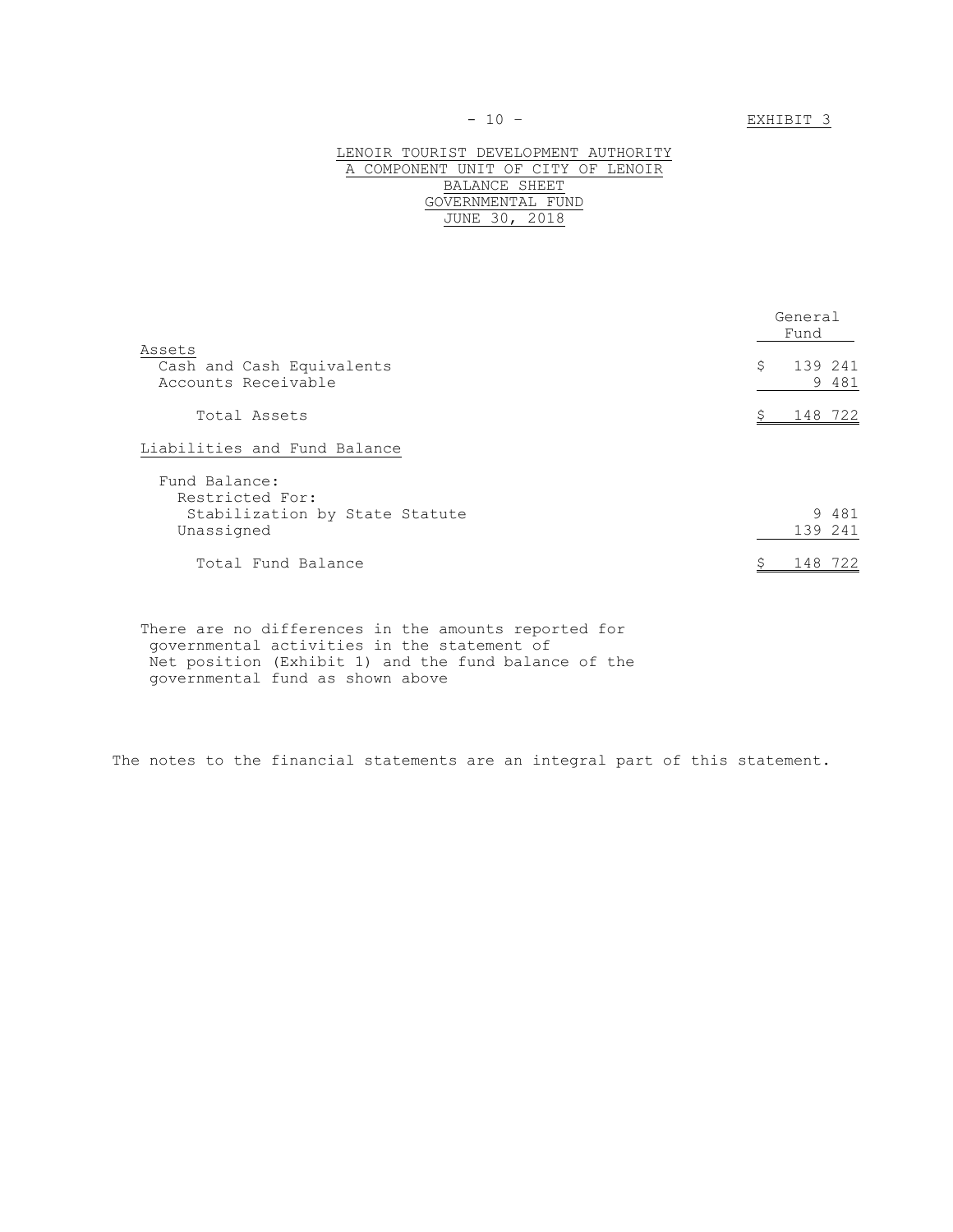# LENOIR TOURIST DEVELOPMENT AUTHORITY A COMPONENT UNIT OF CITY OF LENOIR STATEMENT OF REVENUES, EXPENDITURES AND CHANGES IN FUND BALANCE GOVERNMENTAL FUND FOR THE YEAR ENDED JUNE 30, 2018

|                                   | General<br>Fund |
|-----------------------------------|-----------------|
| Revenues                          |                 |
| Occupancy Tax                     | \$<br>91 890    |
| Investment Earnings               | 1 081           |
| Total Revenues                    | 92 971          |
| Expenditures<br>Current:          |                 |
| Economic and Physical Development | 54 480          |
| Net Change in Fund Balance        | 38 491          |
| Fund Balance - Beginning          | 110 231         |
| Fund Balance - Ending             | 148 722<br>\$.  |

There are no differences in the amounts reported for governmental activities in the Statement of Activities (Exhibit 2) and the net change in fund balance of the governmental fund as shown above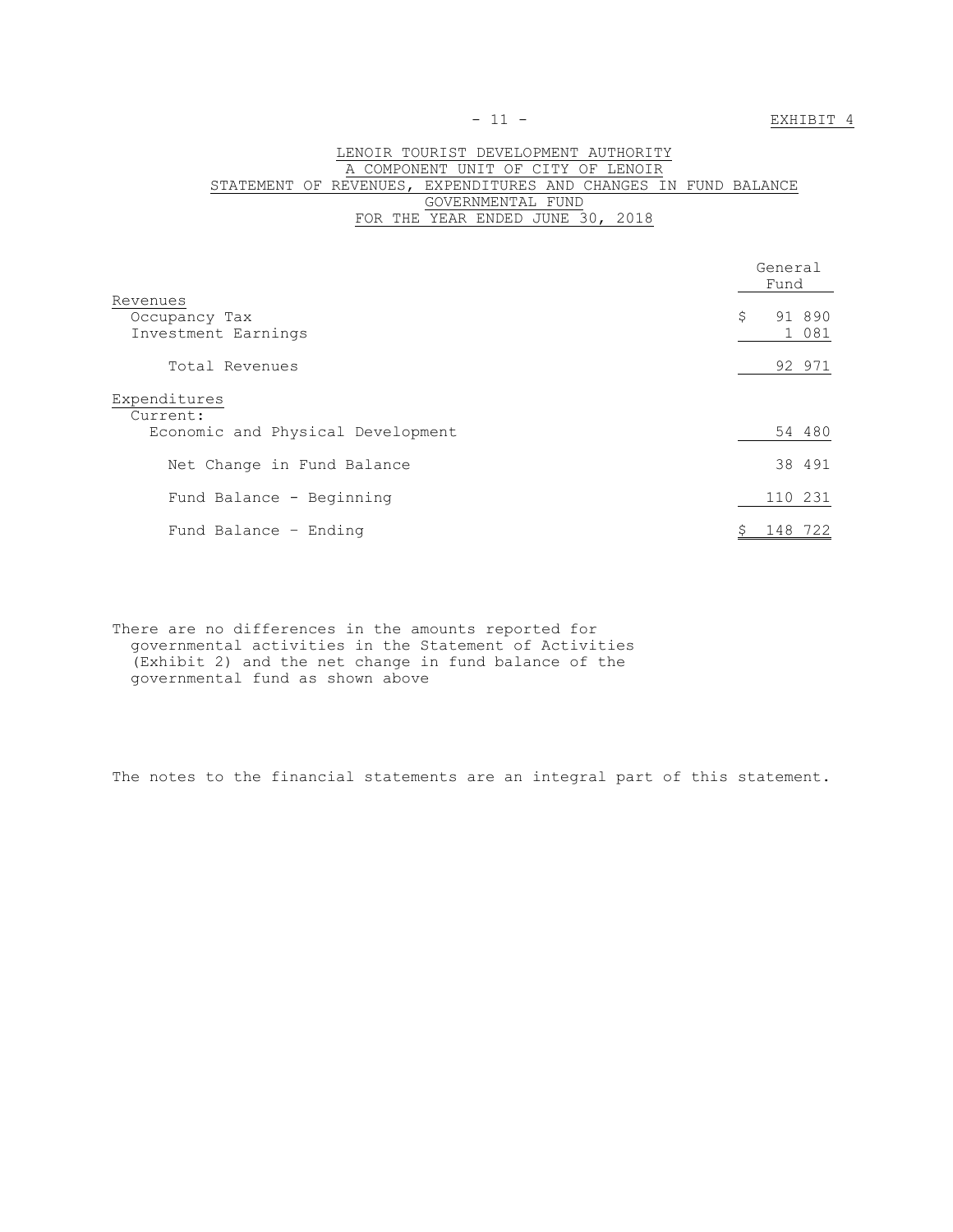# LENOIR TOURIST DEVELOPMENT AUTHORITY A COMPONENT UNIT OF CITY OF LENOIR STATEMENT OF REVENUES, EXPENDITURES, AND CHANGES IN FUND BALANCE – ANNUAL BUDGET AND ACTUAL - GENERAL FUND FOR THE YEAR ENDED JUNE 30, 2018

|                                                       | Budgeted Amounts |              |     |                 | Variance<br>With<br>Final<br>Budget |
|-------------------------------------------------------|------------------|--------------|-----|-----------------|-------------------------------------|
|                                                       | Original         | Final        |     | Actual          | Over (Under)                        |
| Revenues:                                             |                  |              |     |                 |                                     |
| Occupancy Tax<br>Investment Earnings                  | \$<br>60 000     | \$<br>60 000 | \$  | 91 890<br>1 081 | \$<br>31 890<br>1 081               |
| Total Revenues                                        | 60 000           | 60 000       |     | 92 971          | 32 971                              |
| Expenditures:<br>Economic and Physical<br>Development | 60 000           | 60 000       |     | 54 480          | 5 5 2 0                             |
| Revenues Over (Under)<br>Expenditures                 | \$               | \$           |     | 38 491          | 38 491<br>\$                        |
| Fund Balance - Beginning                              |                  |              |     | 110 231         |                                     |
| Fund Balance - Ending                                 |                  |              | \$. | 148 722         |                                     |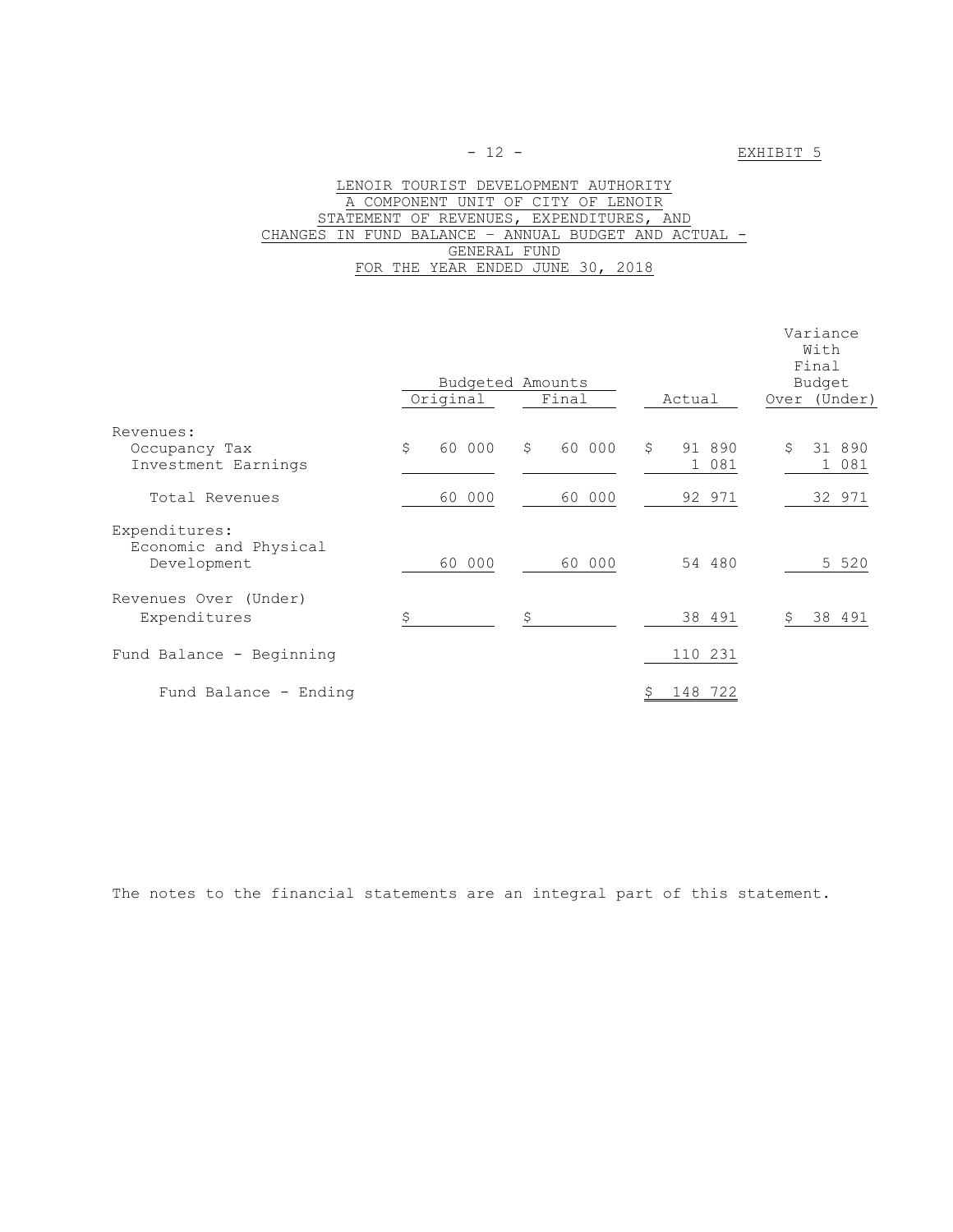# LENOIR TOURIST DEVELOPMENT AUTHORITY A COMPONENT UNIT OF CITY OF LENOIR NOTES TO THE FINANCIAL STATEMENTS YEAR ENDED JUNE 30, 2018

# I. Summary of Significant Accounting Policies and Description of Funds:

### A. Reporting Entity

The North Carolina General Legislature enacted a law which authorized City of Lenoir to levy a room occupancy and tourism development tax; and the City Council adopted a resolution levying this tax on September 2, 2009. The City Council created the Lenoir Tourist Development Authority as a public authority under the Local Government Budget and Fiscal Control Act. The Authority is composed of nine voting members, serving without compensation and appointed by the City Council. The Authority may contract with any person, firm or organization to advise and assist in carrying out its duty to promote travel, tourism, and conventions for City of Lenoir. The Authority has the power to approve its own budget, designate its own management, and maintain its own accounting system.

Government Accounting Standards Board Statement Number 14, "The Financial Reporting Entity", was used to determine that the Authority is a component unit of City of Lenoir. The City appoints all members of the governing board of the Authority and the Authority operates within the City's boundaries for the benefit of the City's residents. The City is not responsible for the debts or entitled to the surpluses of the Authority. The Authority has the power to approve its own budget, designate its own management, and maintain its own accounting system.

# B. Government-Wide and Fund Financial Statements

The government-wide financial statements (i.e., the statement of net position and the statement of activities) report information on all of the Authority.

The statement of activities demonstrates the degree to which the direct expenses of a given function or segment is offset by program revenues. *Direct expenses* are those that are clearly identifiable with a specific function or segment. *Program revenues* include (1) charges to customers or applicants who purchase, use, or directly benefit from goods, services, or privileges provided by a given function or segment and (2) grants and contributions that are restricted to meeting the operational or capital requirements of a particular function or segment. Taxes and other items not properly included among program revenues are reported instead as *general revenues*.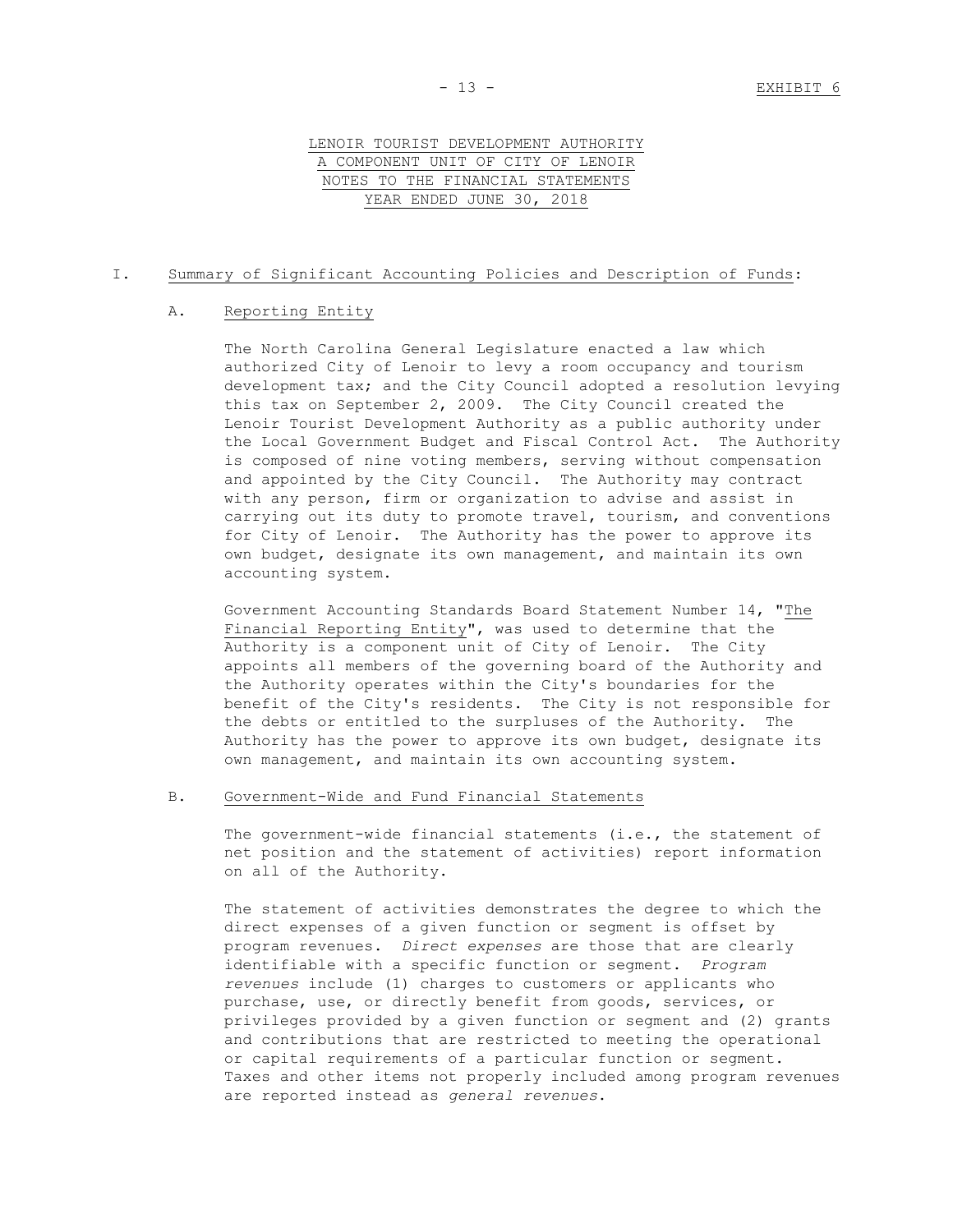## I. Summary of Significant Accounting Policies and Description of Funds (cont'd):

C. Measurement Focus, Basis of Accounting, and Financial Statement Presentation:

In accordance with North Carolina General Statutes, all funds of the Authority are maintained during the year using the modified accrual basis of accounting. The government-wide financial statements are reported using the *economic resources measurement focus* and the *accrual basis of accounting*. Revenues are recorded when earned and expenses are recorded when a liability is incurred, regardless of the timing of related cash flows. Grants and similar items are recognized as revenue as soon as all eligibility requirements imposed by the provider have been met.

Governmental fund financial statements are reported using the *current financial resources measurement focus* and the *modified accrual basis of accounting.* Revenues are recognized as soon as they are both measurable and available. Revenues are considered to be *available* when they are collectable within the current period or soon enough thereafter to pay liabilities of the current period. For this purpose, the government considers revenues to be available if they are collected within 60 days of the end of the current fiscal period. Expenditures generally are recorded when a liability is incurred, as under accrual accounting. However, debt service expenditures, as well as expenditures related to compensated absences and claims and judgments, if any, are recorded only when payment is due.

Occupancy taxes associated with the current fiscal period are all considered to be susceptible to accrual and has been recognized as revenues of the current fiscal period. All other revenue items are considered to be measurable and available only when cash is received by the government.

The Authority reports the following major governmental fund:

The *general fund* is the Authority's only operating fund. It accounts for all financial resources of the general government.

Amounts reported as *program revenues* include (1) charges to customers or applicants for goods, services, or privileges provided, (2) operating grants and contributions, and (3) capital grants and contributions, including special assessments. Internally dedicated resources are reported as *general revenues* rather than as program revenues. Likewise general revenues include all taxes.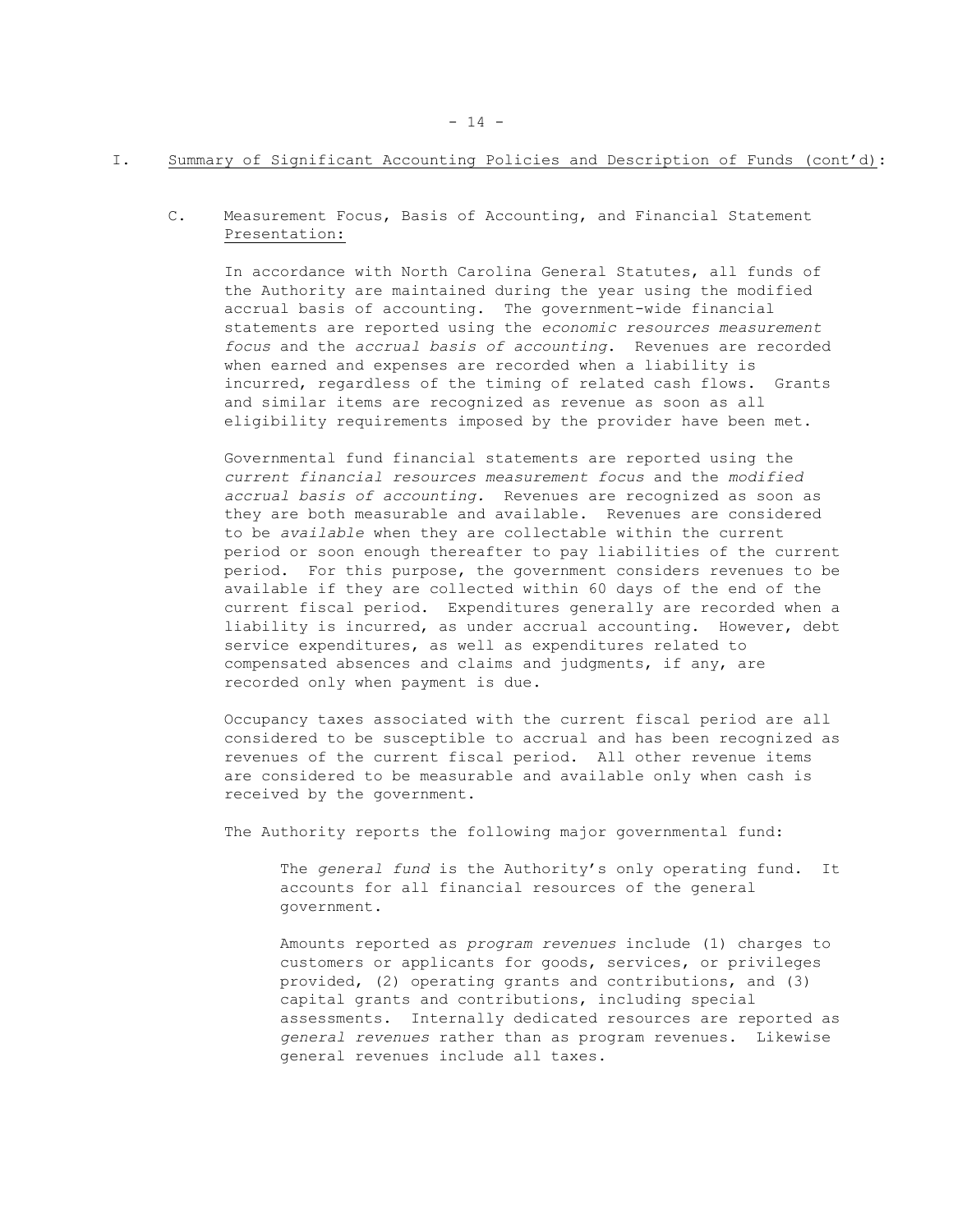# I. Summary of Significant Accounting Policies and Description of Funds (cont'd):

# D. Assets, Liabilities and Fund Equity:

## 1. CASH AND INVESTMENTS

Deposits - All deposits of the Authority are made in boarddesignated official depositories and are collateralized as required by G.S. 159-31. The Authority may designate as an official depository any bank or savings and loan whose principal office is located in North Carolina. Also, the Authority may establish time deposits such as NOW and SuperNOW accounts, money market accounts and certificates of deposit.

State law [G.S. 159-30(c)] authorizes the Authority to invest in obligations of the United States or obligations fully guaranteed both as to principal and interest by the United States; obligations of the State of North Carolina; bonds and notes of any North Carolina local government or public authority; obligations of certain non-guaranteed federal agencies; certain high quality issues of commercial paper and bankers' acceptances and the North Carolina Capital Management Trust (NCCMT).

# 2. CASH AND CASH EQUIVALENTS

 All cash and investments are essentially demand deposits and are considered cash and cash equivalents.

# 3. CAPITAL ASSETS

Capital assets, which include property, plant and equipment are reported in the applicable governmental columns in the governmentwide financial statements. Capital assets are defined by the Authority as assets with an initial, individual cost of more than \$500 and an estimated useful life in excess of two years. Donated capital assets received prior to June 15, 2017 are recorded at their estimated fair value at the date of donation. Donated capital assets received after June 15, 2017 are recorded at acquisition value. All other purchased or constructed capital assets are reported at cost or estimated historical cost. The Authority has no capital assets at this time.

# 4. NET POSITION/FUND BALANCES

# Net Position:

Net position in government-wide fund financial statements are classified as invested in capital assets, net of related debt; restricted; and unrestricted. Restricted net position represent constraints on resources that are either externally imposed by creditors, grantors, contributors, or laws or regulations of other governments or imposed by law through state statute.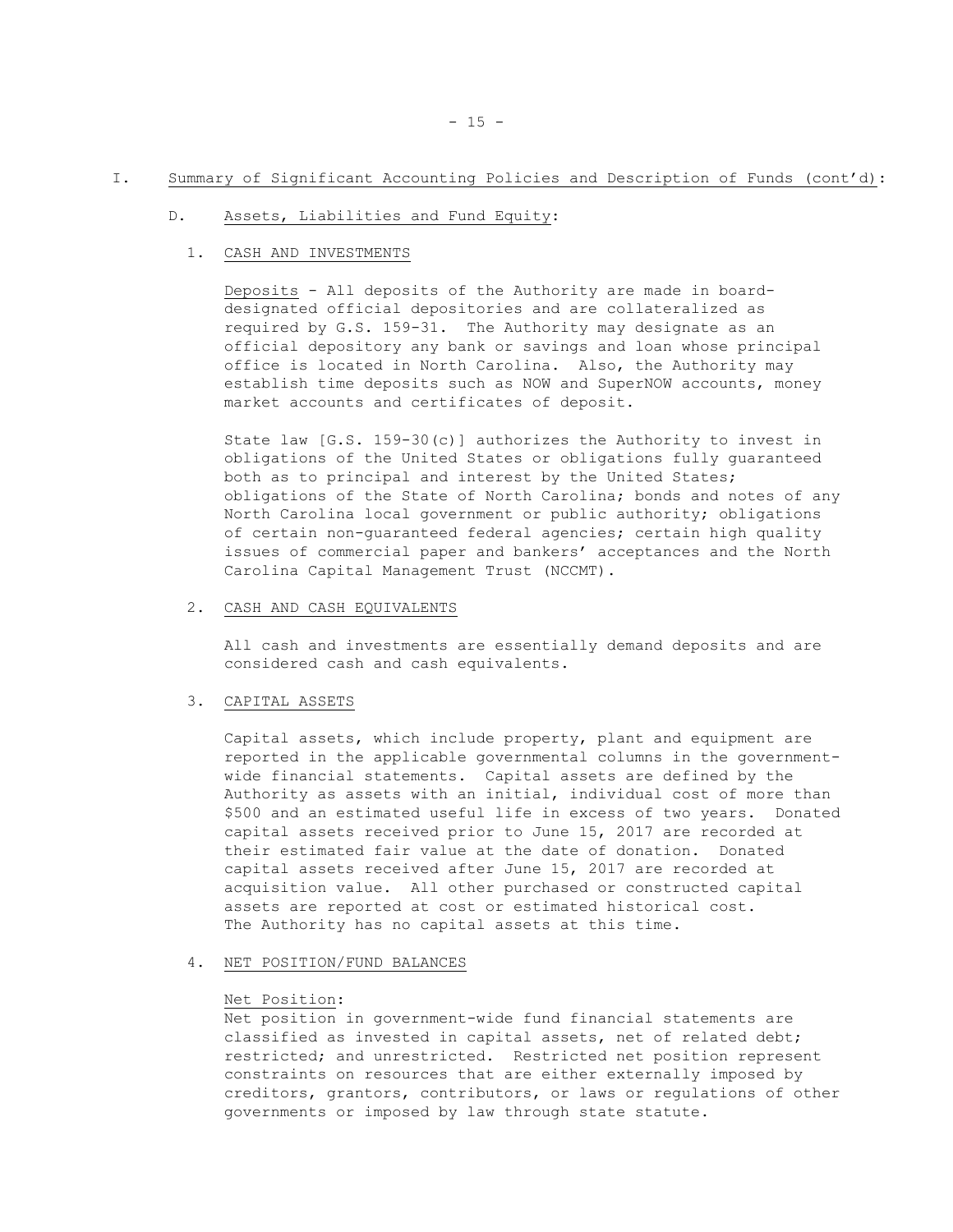### Fund Balances:

In the governmental fund financial statements, fund balance is composed of five classifications designed to disclose the hierarchy of constraints placed on how fund balance can be spent. Governmental fund types classify fund balances as follows: Non Spendable Fund Balance: This classification includes amounts that cannot be spent because they are either (a) not in spendable form or (b) legally or contractually required to be maintained intact. Restricted Fund Balance: This classification includes amounts that are restricted to specific purposes externally imposed by creditors or imposed by law: Restricted for Stabilization by State Statute: Portion of fund balance that is restricted by State Statute. Committed Fund Balance: Portion of fund balance that can only be used for specific purposes imposed by majority vote by quorum of the Authority's governing body (highest level of decision-making authority). Any changes or removal of specific purpose requires majority action by the governing body. Assigned Fund Balance: Portion of fund balance the Authority intends to use for specific purposes. Unassigned Fund Balance: The portion of fund balance that has not been restricted, committed, or assigned to specific purposes or other funds. For purposes of fund balance classifications, funds are to be spent from restricted fund balance first followed by committed fund balance,

### II. Detail Notes on All Funds

# Assets

# Deposits

All the deposits of the Authority are either insured or collateralized by using one of two methods. Under the Dedicated Method, all deposits that exceed the federal depository insurance coverage level are collateralized with securities held by the Authority agents in these units' names. Under the Pooling Method, which is a collateral pool, all uninsured deposits are collateralized with securities held by the State Treasurer's agent in the name of the State Treasurer. Since the State Treasurer is acting in a fiduciary capacity for the Authority, these deposits are considered to be held by the Authority agents in their names. The amount of the pledged collateral is based on an approved averaging method for non-interest bearing deposits and the actual current balance for interest-bearing deposits. Depositories using the

assigned fund balance and last unassigned fund balance.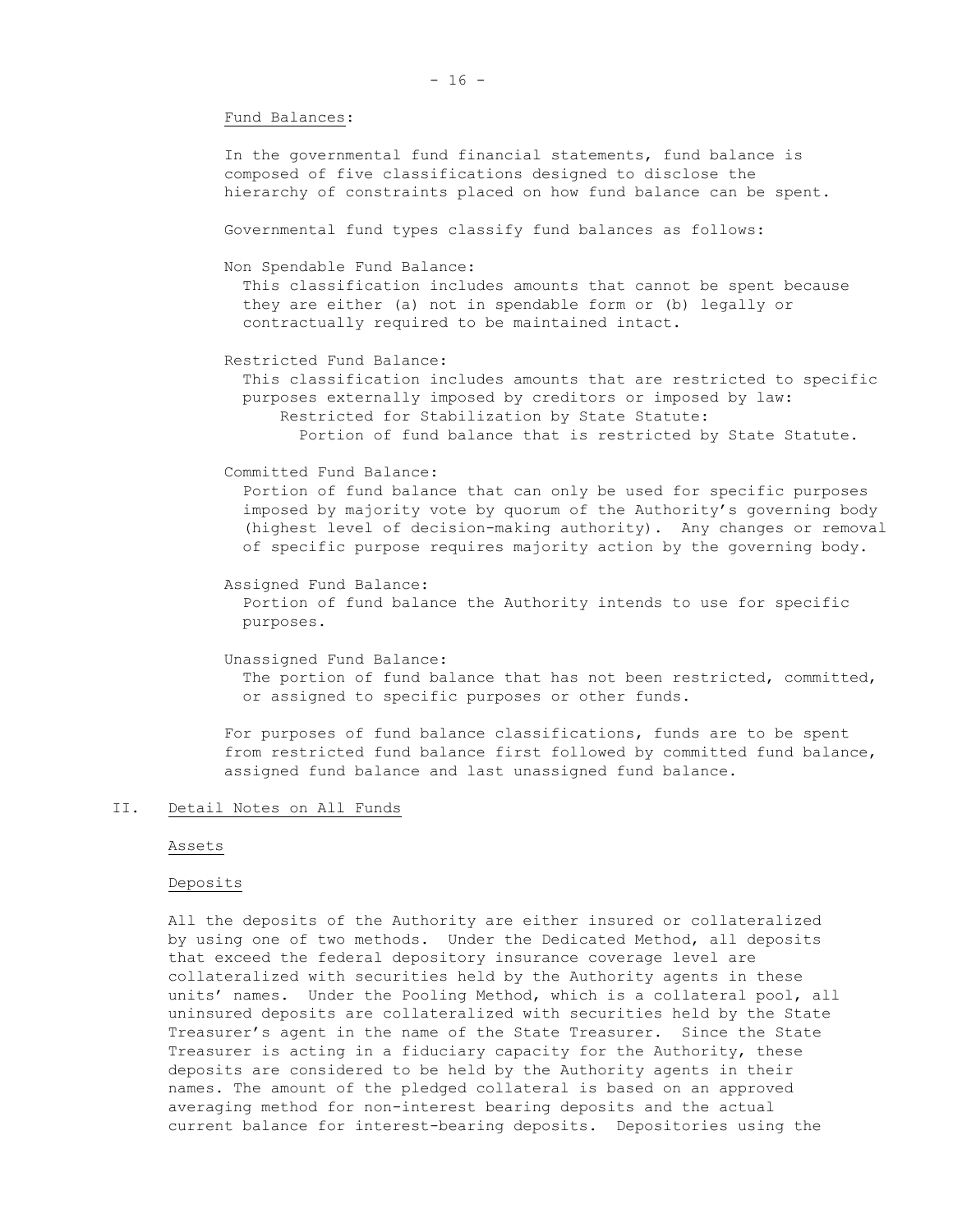Pooling Method report to the State Treasurer the adequacy of their pooled collateral covering uninsured deposits. The State Treasurer does not confirm this information with the Authority or the escrow agent. Because of the inability to measure the exact amounts of collateral pledged for the Authority under the Pooling Method, the potential exists for under-collateralization, and this risk may increase in periods of high cash flows. However, the State Treasurer of North Carolina enforces strict standards of financial stability for each depository that collateralizes public deposits under the Pooling Method. The Authority has no policy regarding custodial credit risk for deposits.

At June 30, 2018, the Authority's deposits had a carrying amount of \$139 241 and a bank balance of \$139 241. The entire bank balance was covered by federal depository insurance or other sufficient collateral.

# III. Budgetary Data:

As required by the Local Government Budget and Fiscal Control Act (G.S. 159 Article 3), the governing board must adopt by July 1 an annual balanced budget ordinance. The annual budget is prepared on the modified accrual basis of accounting to be compatible with the accounting system in recording transactions. Budgetary control is exercised at the functional level. Appropriations are made at the board (functional) level and are amended as necessary by the governing board.

# IV. Other Information

# A. Risk Management

The Authority is exposed to various risks of loss related to torts; theft of, damage to, and destruction of assets; errors and omissions; and natural disasters. The Authority does not carry flood or liability insurance. The finance officer is individually bonded for \$50,000.

# B. Administrative Fees

City of Lenoir deducts 3% of the occupancy tax collected as administrative fees and then remits the net proceeds to the Authority. Total gross revenue collected by City of Lenoir was \$94 732, administrative fees of \$2 842 were deducted, and the remainder of \$91 890 was remitted to the Authority in 2018.

# C. Fund Balance

The following schedule provides management and citizens with information on the portion of General Fund balance that is available for appropriation:

| Total General Fund Balance          | \$148722 |  |
|-------------------------------------|----------|--|
| Less Stabilization by State Statute | (9 481)  |  |
| Remaining Fund Balance              | 139 241  |  |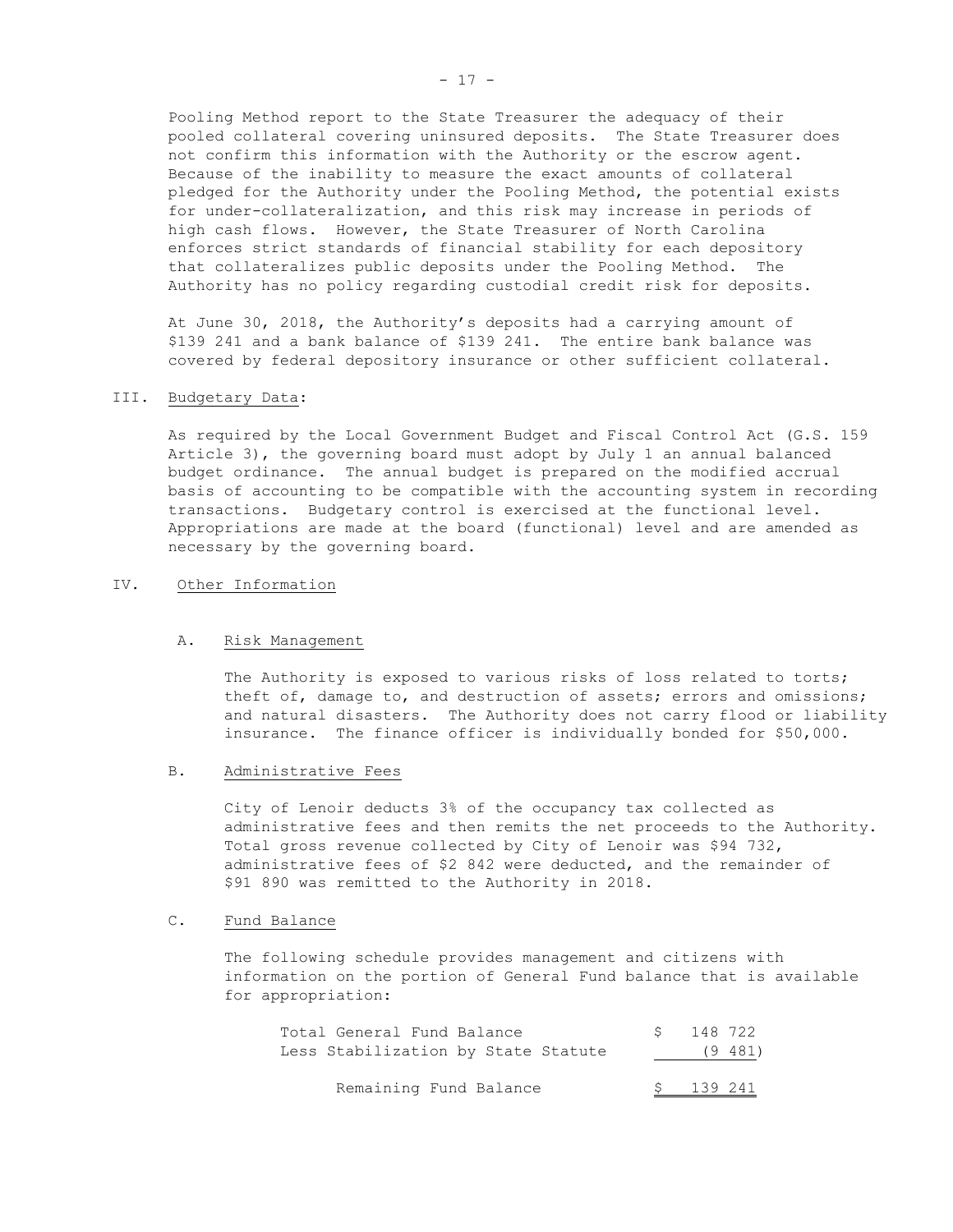# VI. Subsequent Events

Subsequent events have been evaluated through August 15, 2018, which is the date the financial statements were available to be issued.